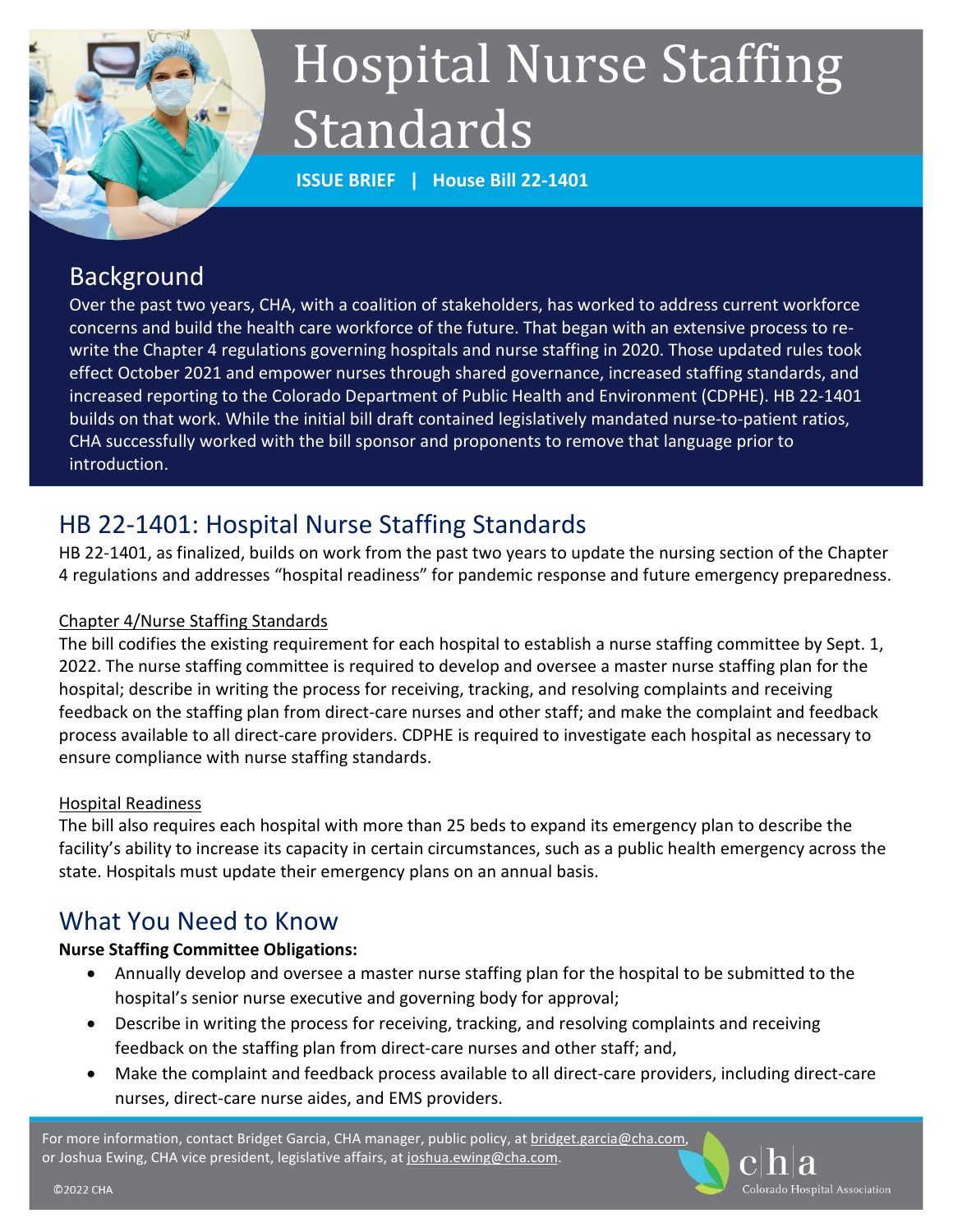## HB 22-1401: Hospital Nurse Staffing Standards – *continued*

#### **Nurse Staffing Plan Requirements:**

- Must be recommended by at least 60 percent of the nurse staffing committee;
- Includes unit-based staffing plans for each inpatient unit and emergency department;
- Includes strategies that promote the health, safety, and welfare of the hospital's employees and patients;
- Includes guidance and a process for reducing nurse-to-patient assignments to align with the demand based on patient acuity; and
- May include innovative staffing models.

#### **New General Requirements:**

- Hospitals must evaluate the staffing plan and prepare a report for internal review by the nurse staffing committee on a quarterly basis;
- Hospitals must provide the relevant unit-based staffing plan to each applicant for a nursing position on a given unit upon an offer of employment and to a patient, upon request; and,
- Hospitals are prohibited from assigning a direct-care nurse, a direct-care nurse aide, or an EMS provider to a nursing unit or a clinical area without sufficient orientation and ability to provide competent care.

#### **Reporting to CDPHE:**

- Hospitals must submit the final, approved nurse staffing plan on an annual basis;
- Hospitals must prepare and submit an annual report containing the details of a quarterly evaluation of the staffing plan by the nurse staffing committee;
- Hospitals are required to report the baseline number of beds the hospital can staff in order to provide patient care and the hospital's current bed capacity by Sept. 1, 2022; and,
- Beginning Sept. 1, 2022, the hospital must notify CDPHE if the hospital's ability to meet staffed-bed capacity falls below 80 percent of the hospital's reported baseline for between 7-14 days. The hospital must also submit:
	- o A plan to ensure staff is available to return to a staffed-bed capacity level that is 80 percent of the reported baseline within 30 days or a request for a waiver due to a hardship that makes the hospital unable to meet the required staffed-bed capacity.
	- o CDPHE can impose fines up to \$1,000 per day for a hospital's failure to meet the reported staffed-bed capacity of 80 percent or more or to accurately report a hospital's baseline staffed-bed capacity.

For more information, contact Bridget Garcia, CHA manager, public policy, at bridget.garcia@cha.com, or Joshua Ewing, CHA vice president, legislative affairs, a[t joshua.ewing@cha.com.](mailto:joshua.ewing@cha.com)